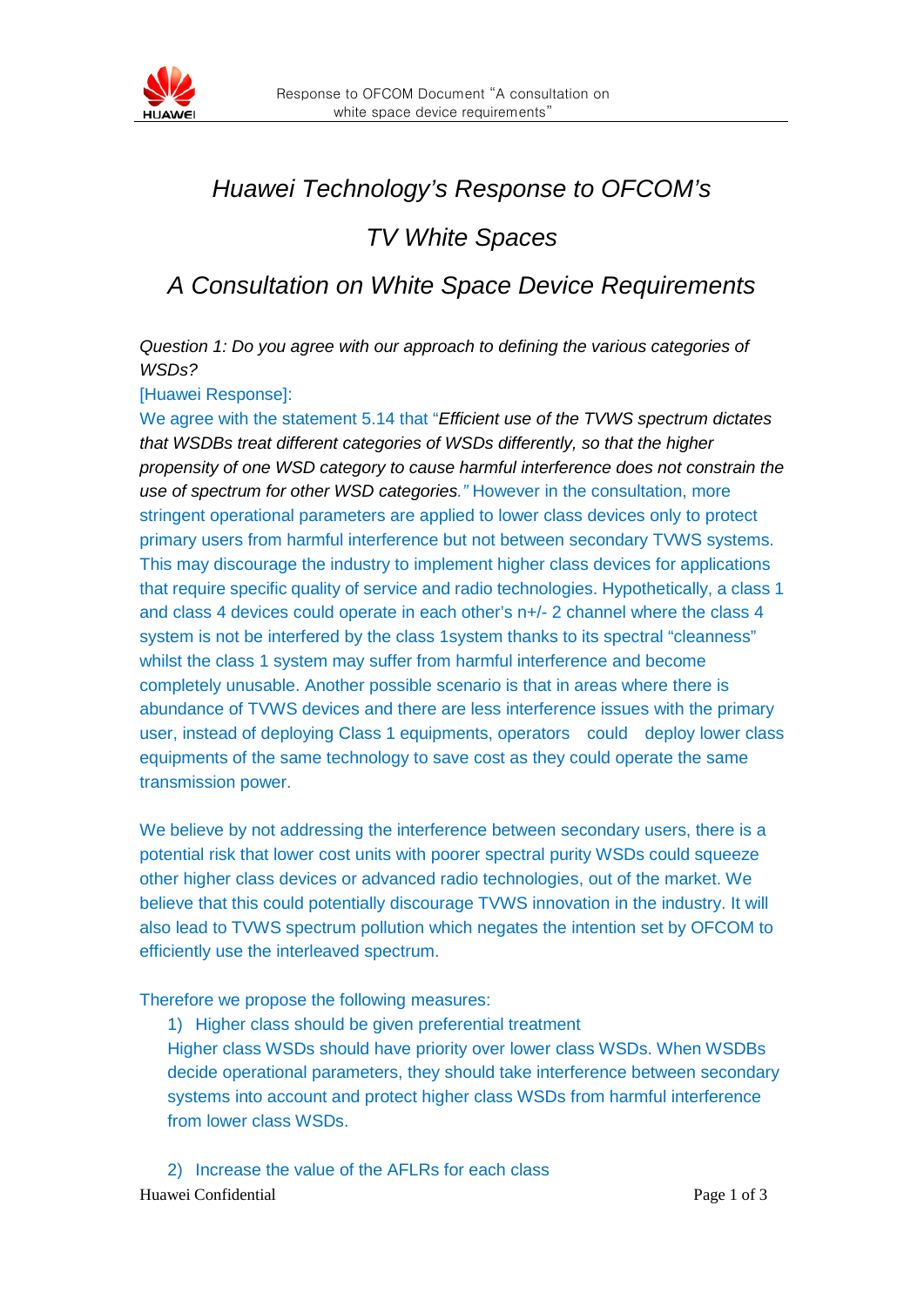

We propose modify the value of AFLRs as in the table\* below. The benefit of WSDs with higher AFLRs are:

- I. better protection of both primary and secondary users and
- II. increase TVWS availability and spectral efficiency

## **Table 1 Proposed AFLR of WSD Devices**

|            | AFLR(dB) |  |                             |  |
|------------|----------|--|-----------------------------|--|
|            | Class 1  |  | Class 2   Class 3   Class 4 |  |
| $n = + -1$ |          |  |                             |  |
| $n = + -2$ |          |  |                             |  |
| $ n >=3$   |          |  |                             |  |

\*Note: Huawei would like to keep the figures in the table above confidential and not disclose the information to  $3<sup>rd</sup>$  parties

*Question 3: Do you agree with our proposed additional operational requirements for master WSDs?*

[Huawei Response]: As our response to question 1, we propose to modify the value of AFLRs. In Essential test suite 6.149 section of VNS, the transmitter's unwanted emissions should be measured in the centre frequency of the out-of-block DTT channel, and the measurement bandwidth is 100KHz. However the emissions in the centre frequency block may not be accurate enough, therefore we suggest to measure the average out-of-block emission across the entire 8MHz channel. We also suggest to specify ACS.

*Question 4: Do you agree with our proposed additional operational requirements for slave WSDs?*

[Huawei Response]: The AFLRs of slave WSD can be lower than that of master WSDs. We also suggest to specify ACS.

*Question 5: Do you agree with the proposed device parameters, operational parameters and channel usage parameters?*

[Huawei Response]: We agree with the proposed parameters.

*Question 6: Do you agree with our approach of implementing the requirements in the example SI and the draft IR and VNS?*

Huawei Confidential Page 2 of 3 [Huawei Response]: We agree with the OFCOM's proposed approach.